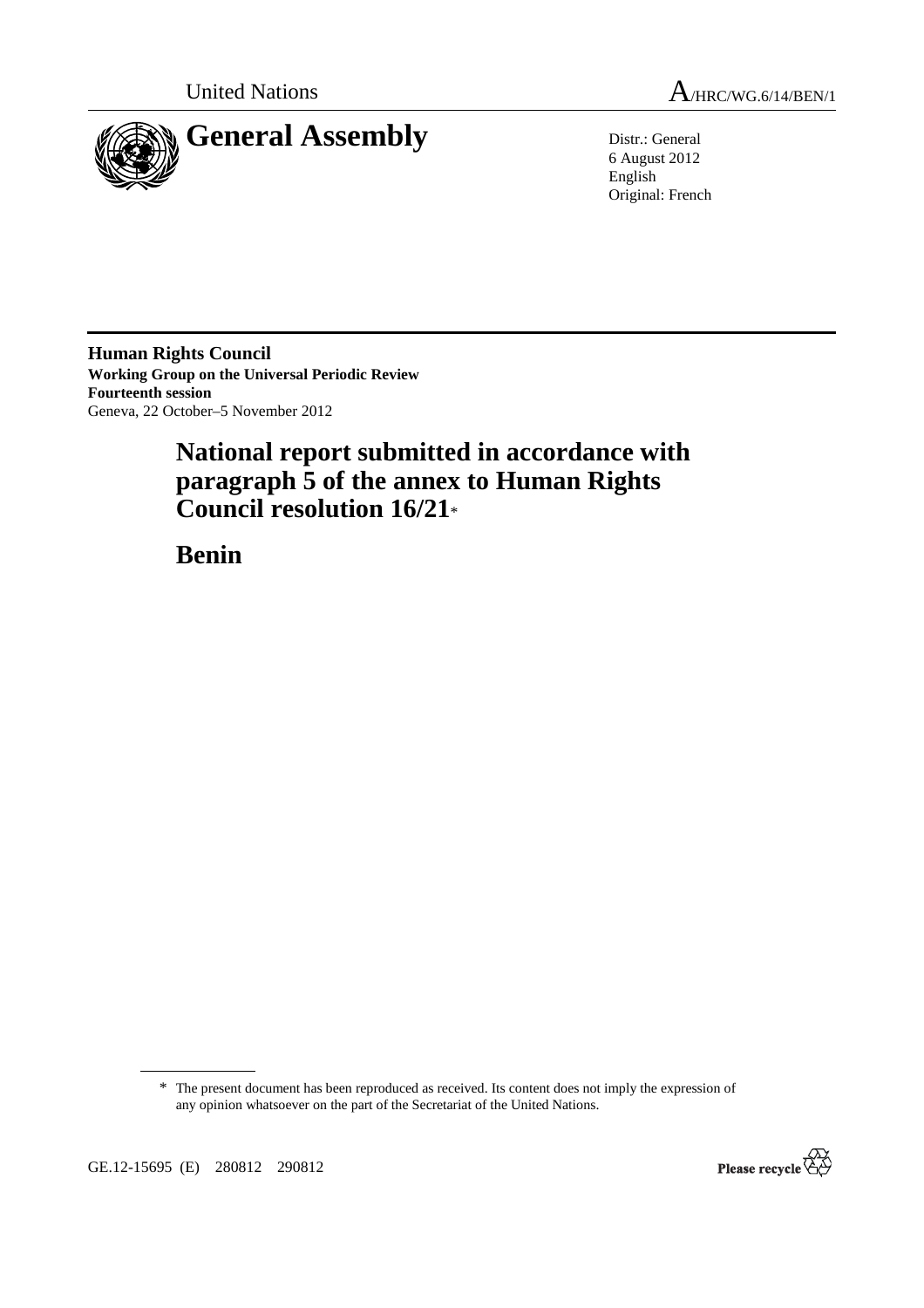## Contents

|     |                                                                           |                                                                         | Paragraphs | Page |
|-----|---------------------------------------------------------------------------|-------------------------------------------------------------------------|------------|------|
|     |                                                                           |                                                                         | $1 - 5$    | 4    |
|     |                                                                           |                                                                         | $6 - 109$  | 4    |
| I.  | Normative and institutional framework for the promotion and protection of |                                                                         |            |      |
|     |                                                                           |                                                                         | $6 - 31$   | 4    |
|     | A.                                                                        |                                                                         | 6          | 4    |
|     | В.                                                                        |                                                                         | $7 - 9$    | 5    |
|     | C.                                                                        |                                                                         | $10 - 11$  | 6    |
|     | D.                                                                        |                                                                         | $12 - 21$  | 6    |
|     | Е.                                                                        |                                                                         | $22 - 28$  | 7    |
|     | F.                                                                        |                                                                         | $29 - 31$  | 7    |
| II. | Promotion and protection of human rights on the ground: compliance with   |                                                                         | $32 - 64$  | 8    |
|     | А.                                                                        | Principle of non-discrimination and equality of all before the law      | 32         | 8    |
|     | Β.                                                                        | Right to life, liberty, security and physical integrity of the person   | $33 - 34$  | 8    |
|     | C.                                                                        |                                                                         | $35 - 37$  | 8    |
|     | D.                                                                        | Prohibition of torture and other cruel, inhuman or degrading treatment  | $38 - 42$  | 9    |
|     | Е.                                                                        |                                                                         | $43 - 45$  | 9    |
|     | F.                                                                        |                                                                         | $46 - 49$  | 9    |
|     | G.                                                                        |                                                                         | $50 - 51$  | 10   |
|     | Н.                                                                        |                                                                         | $52 - 54$  | 10   |
|     | Ι.                                                                        |                                                                         | $55 - 56$  | 10   |
|     | J.                                                                        |                                                                         | 57         | 11   |
|     | Κ.                                                                        | Rights of women and children, and protection for families, the elderly  | 58–64      | 11   |
| Ш.  |                                                                           |                                                                         | $65 - 93$  | 12   |
|     | A.                                                                        | Cooperation with special procedures of the Council (recommendations 1   | 65         | 12   |
|     | В.                                                                        |                                                                         | $66 - 67$  | 12   |
|     | C.                                                                        | Promotion and protection of the rights of women (recommendations 3, 4,  | $68 - 71$  | 12   |
|     | D.                                                                        | Protection of the rights of the child (recommendations 11 and 19)       | $72 - 73$  | 13   |
|     | Е.                                                                        |                                                                         | 74         | 13   |
|     | F.                                                                        | Prevention and prohibition of torture (recommendations 9, 10 and 12–17) | $75 - 83$  | 13   |
|     | G.                                                                        |                                                                         | $84 - 85$  | 14   |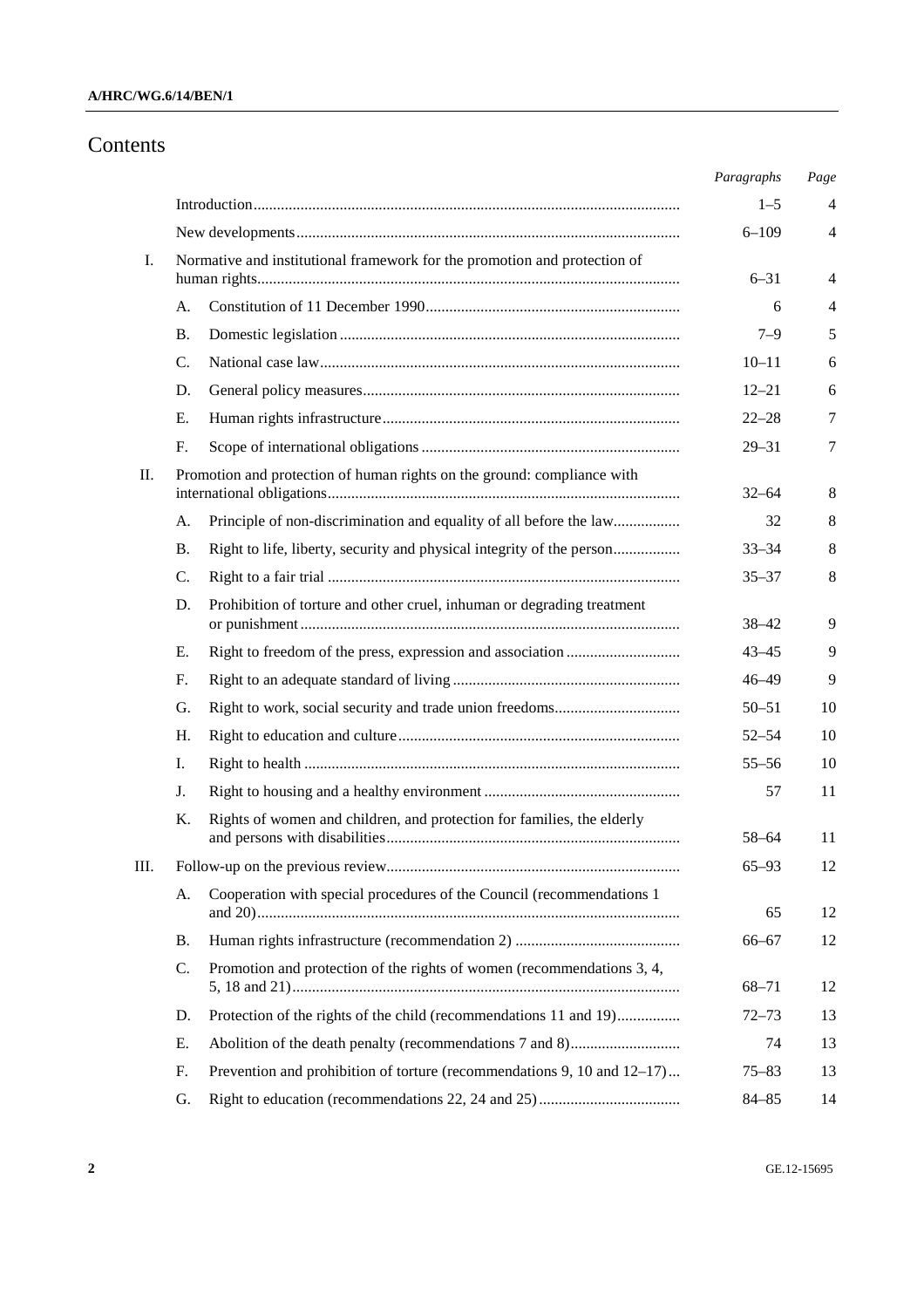### **A/HRC/WG.6/14/BEN/1**

|      | Н.                                                                         |                                                                         | $86 - 87$   | 14 |
|------|----------------------------------------------------------------------------|-------------------------------------------------------------------------|-------------|----|
|      | Ι.                                                                         |                                                                         | $88 - 89$   | 15 |
|      | J.                                                                         | Rights of vulnerable persons and persons with disabilities              | $90 - 91$   | 15 |
|      | Κ.                                                                         | Human rights, sexual orientation and gender identity (recommendation 6) | 92          | 15 |
|      | L.                                                                         | International cooperation and technical assistance (recommendations 33) | 93          | 15 |
| IV.  | Progress in and obstacles to the implementation of recommendations and the |                                                                         | $94 - 100$  | 16 |
|      | А.                                                                         |                                                                         | 94–98       | 16 |
|      | Β.                                                                         |                                                                         | $99 - 100$  | 16 |
| V.   | Measures taken and challenges to overcome to improve the human rights      |                                                                         | $101 - 107$ | 16 |
|      | A.                                                                         |                                                                         | $101 - 106$ | 16 |
|      | В.                                                                         |                                                                         | 107         | 17 |
| VI.  |                                                                            |                                                                         | 108         | 17 |
| VII. |                                                                            |                                                                         | 109         | 17 |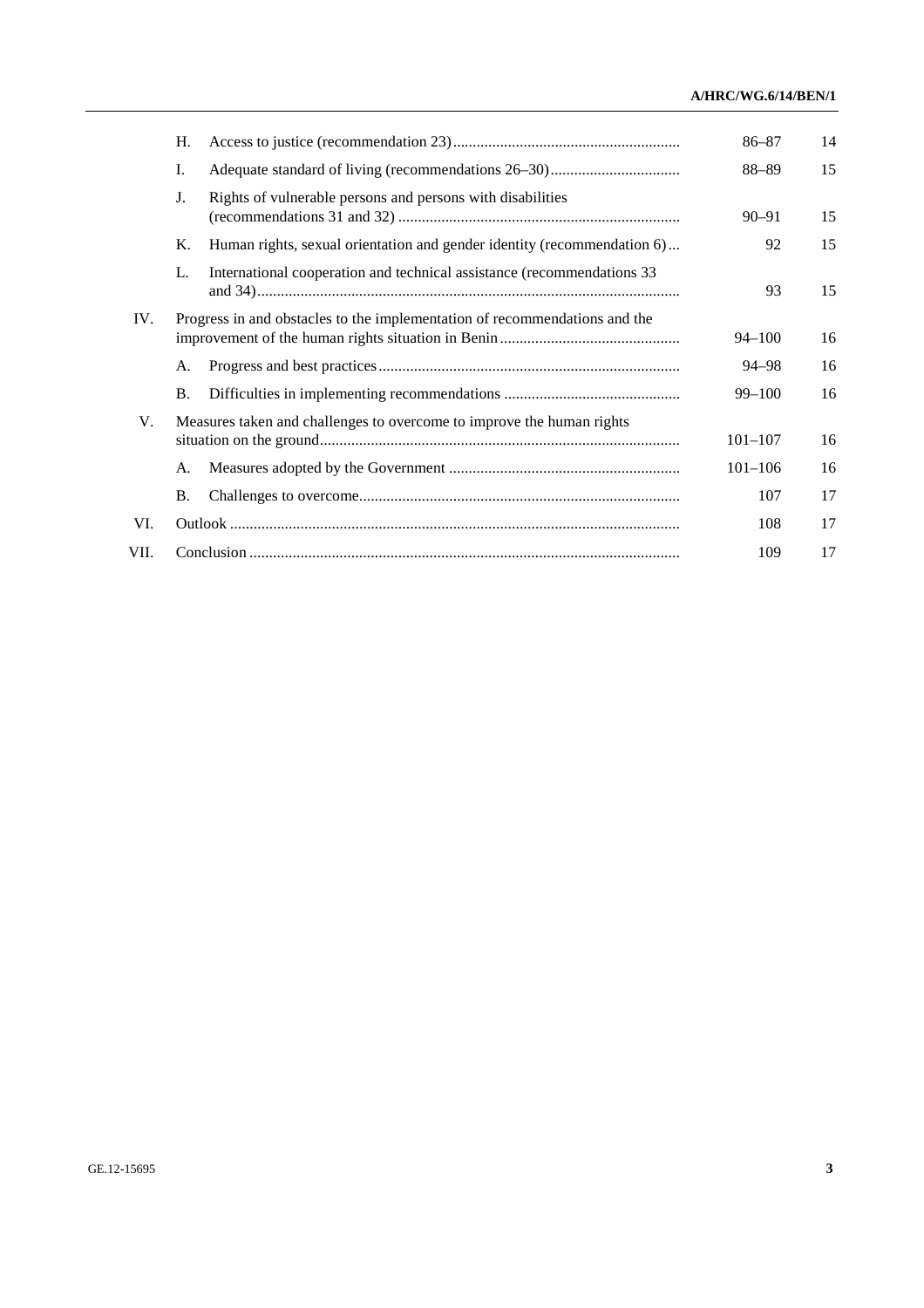## **Introduction**

1. This report has been prepared pursuant to General Assembly resolution 60/251 of 15 March 2006, the Human Rights Council resolutions of 18 June 2007 on the establishment of institutions, resolution 16/21 of 25 March 2011 on the review of the work and functioning of the Council, and decision 17/119 of 17 June 2011 on the order in which States shall be reviewed during the second cycle of the universal periodic review. The report has been prepared in accordance with the general guidelines for the preparation of information under the universal periodic review.

### **Methodology and consultation process**

2. The second report of Benin is due in October 2012.

3. The report is the result of an inclusive national consultation process in which State bodies and representatives of civil society, supported by specialized agencies of the United Nations, contributed to the data-collection process coordinated by the Human Rights Directorate of the Ministry of Justice, Legislation and Human Rights. This process entailed:

- Evaluating the implementation of the recommendations from the previous review
- Organizing a meeting of all stakeholders to begin drafting the second national report under the universal periodic review
- Conducting sectoral consultations at the ministerial level to identify new developments
- Contracting a consultant to collect data and prepare a preliminary draft report

4. This report was reviewed by a committee of experts before it was approved by the National Committee on the Implementation of International Instruments, which has been expanded to include the members of the National Advisory Council for Human Rights.

5. This report will make it possible to take stock of new developments in the normative and institutional framework for the promotion and protection of human rights, describe the follow-up on the previous review, and report on progress achieved, best practices, challenges, and initiatives to improve the human rights situation on the ground.

## **New developments**

## **I. Normative and institutional framework for the promotion and protection of human rights**

### **A. Constitution of 11 December 1990**

6. There are plans to conduct a review of the Constitution. A team of high-level jurists with proven expertise in constitutional law and human rights, appointed by the Head of State, has reviewed the original text of the Constitution. The provisions contained in the report submitted by these experts in 2008 are consistent with international standards, recommendations made by United Nations treaty bodies and the African Union, and guidelines from regional organizations such as the West African Economic and Monetary Union (WAEMU). These provisions call for, inter alia, the abolition of the death penalty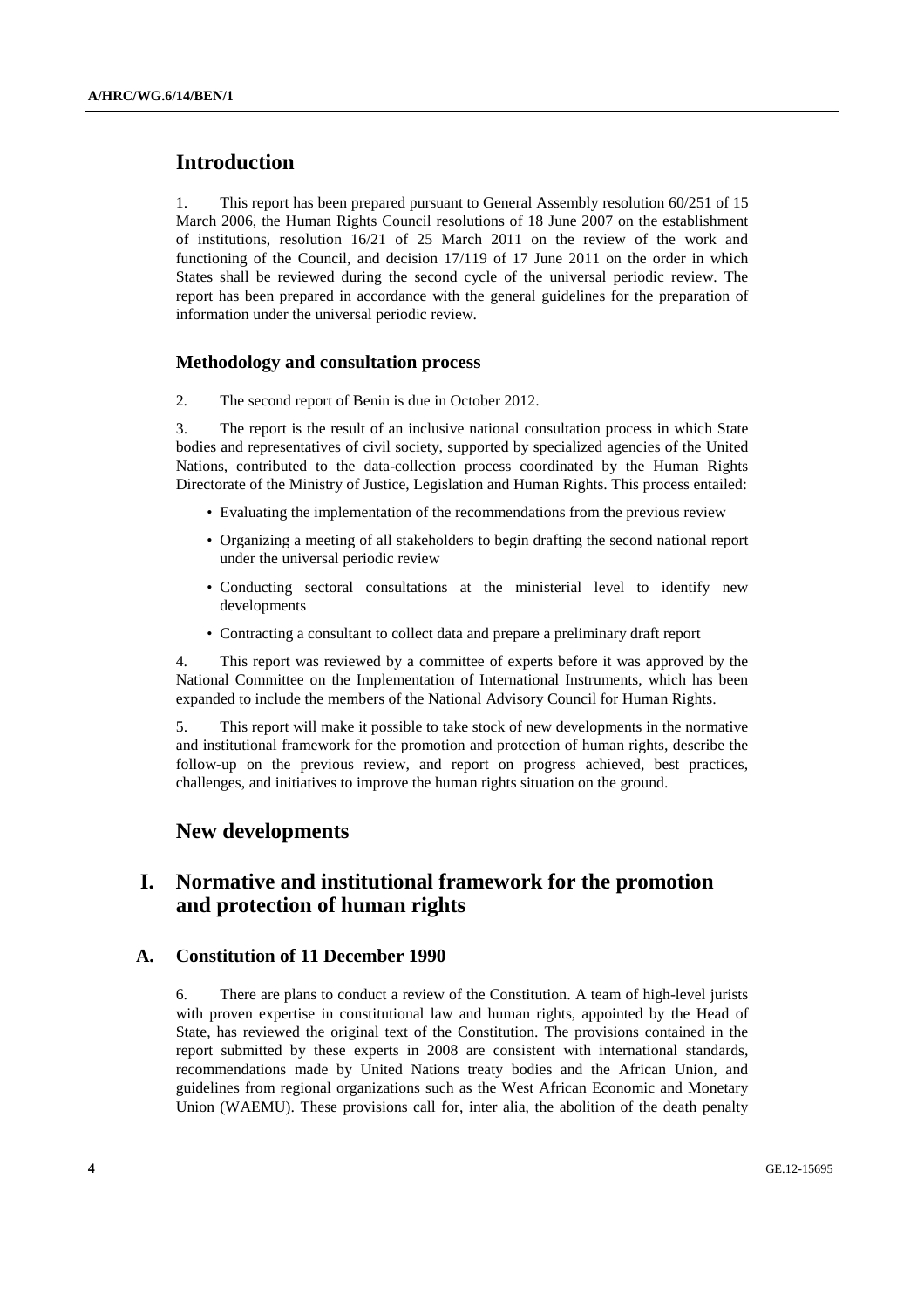and the establishment of a Court of Audit. Consideration of the draft text, which was included in the agenda for the first special session of the National Assembly that opened on 19 March 2012, has been deferred.

#### **B. Domestic legislation**

- 7. Benin has strengthened its arsenal of legal provisions by adopting the following:
	- Act No. 2011-11 of 25 August 2011 authorizing the country's accession to the Second Optional Protocol to the International Covenant on Civil and Political Rights, aiming at the abolition of the death penalty
	- Act No. 2008-07 of 28 February 2011 on the Code of Civil, Commercial, Social, Administrative and Accounting Procedure, which entered into force on 1 March 2012
	- Act No. 2011-20 of 10 October 2011 on corruption, money-laundering, and illicit enrichment
	- Act No. 2011-26 of 9 January 2012 on the prevention and punishment of violence against women
	- Act No. 2012-15 of 30 March 2012 on the Code of Criminal Procedure of the Republic of Benin
	- Act No. 2011-15 of 23 August 2011 authorizing the ratification of the African Union Convention for the Protection and Assistance of Internally Displaced Persons in Africa
	- Act No. 2011-17 of 23 August 2011 on ratification of the Convention on the Rights of Persons with Disabilities and its Optional Protocol
	- Act No. 2011-18 of 25 August 2011 on ratification of the African Charter on Democracy, Elections and Governance

8. As to regulatory texts, the decrees implementing Act No. 2006-04 of 10 April 2006 on conditions for the displacement of minors and the suppression of child trafficking in Benin have been adopted and include the following:

- Decree No. 2009-694 of 31 December 2009 on special conditions for entry into Benin for foreign children
- Decree No. 2009-695 of 31 December 2009 on conditions for issuing administrative authorization for the displacement of children within the territory of Benin
- Decree No. 2009-696 of 31 December 2009 on conditions for issuing administrative authorization for the exit of children from the territory of Benin
- Decree No. 2011-029 of 31 January 2011 enumerating the jobs considered as hazardous work for children in Benin
- Decree No. 2011-710 of 21 October 2011 on accession to the Second Optional Protocol to the International Covenant on Civil and Political Rights, aiming at the abolition of the death penalty

9. The draft children's code and the bill on gender parity and the participation of women are currently before the National Assembly.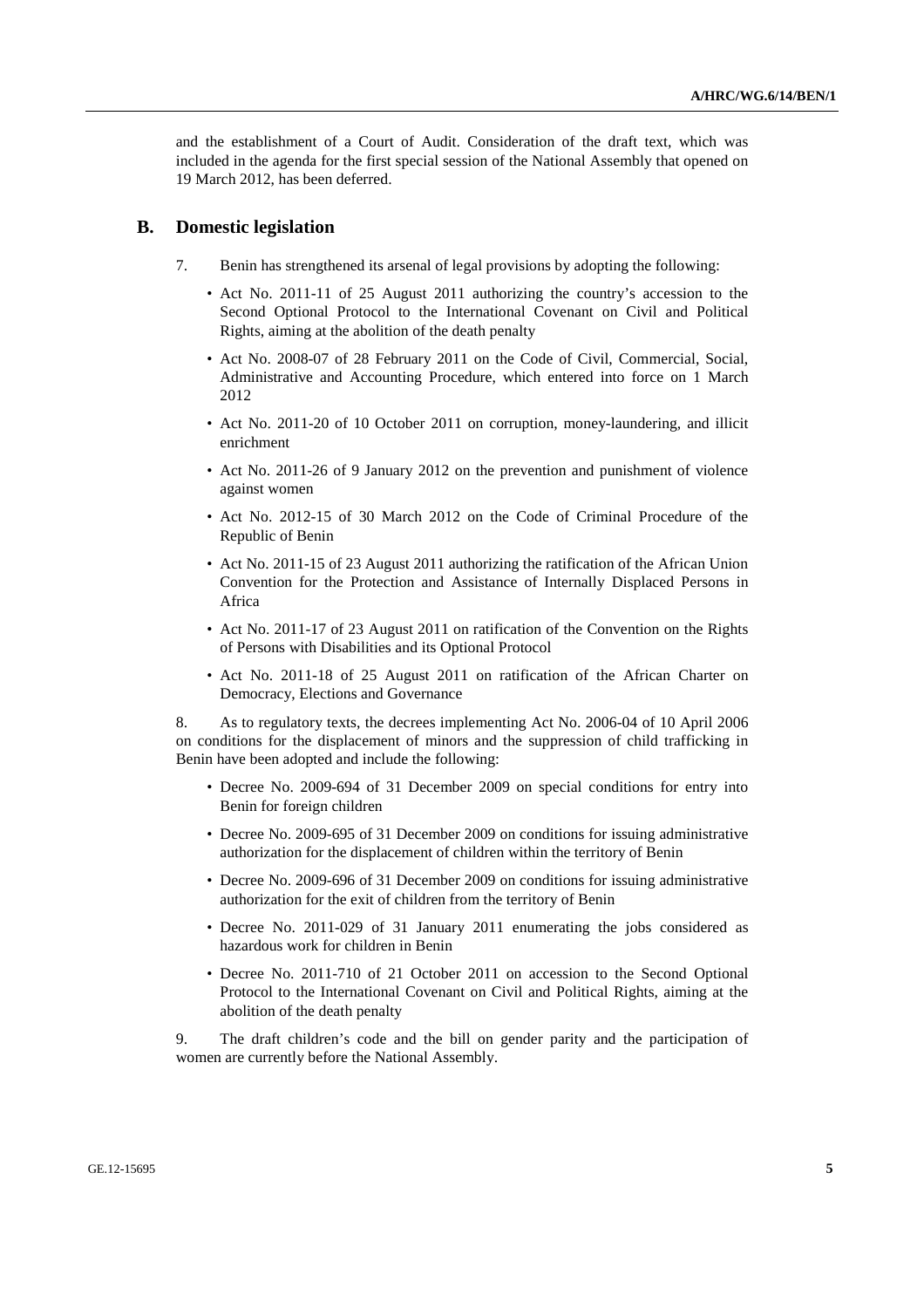### **C. National case law**

10. The decisions rendered by the courts and tribunals contribute to the promotion and protection of human rights. The courts and tribunals also apply international legal instruments.

11. In a leading case in 2009, the Constitutional Court found the offence of female adultery discriminatory. Since then, women are no longer prosecuted for this offence.

#### **D. General policy measures**

12. These measures address poverty reduction, good governance, the promotion and protection of all human rights, including the right to development, and free and transparent elections. In February 2012 the Head of State signed the Good Governance Charter to strengthen governance in Benin. In 2011 Benin held presidential elections using permanent computerized voter lists.

13. Benin is committed to combating poverty through the Poverty Reduction Strategy Paper and the Growth Strategy for Poverty Reduction, which are renewed every three years and together constitute the benchmark for national policies and support from all technical and financial partners with a view to:

- Reducing poverty
- Improving access to infrastructure and basic social services
- Enhancing economic growth
- Promoting gender equality and the empowerment of women and ensuring sustainable human development

14. The strategic priorities set out in these documents will make it possible to achieve the Millennium Development Goals.

15. The third edition of the Growth Strategy for Poverty Reduction, covering the period 2011–2014, includes measures to promote the survival, education and protection of children, equal access to quality social services, the reduction of maternal and neonatal mortality, and feeding strategies for infants and young children within an HIV/AIDS context. A national strategy for wastewater treatment in urban areas and a national environmental management programme are also planned.

16. The State has decreed that, as from 1 April 2009, caesarean sections shall be performed free of charge and has provided health teams with appropriate equipment.

17. In addition to free public education at the pre-primary and primary levels, the State also provides free secondary education for girls up to the second year.

18. The State has continued its microcredit programme for the very poor sectors of society, which helps the most vulnerable women to engage in income-generating activities.

19. Benin has a national gender promotion policy to correct gender imbalances and achieve equity and equality between men and women by 2025.

20. The Government has developed a national policy for the protection and integration of persons with disabilities.

21. The Government, through the Ministry of Family Affairs, has launched a programme to help persons with disabilities take care of themselves within and with the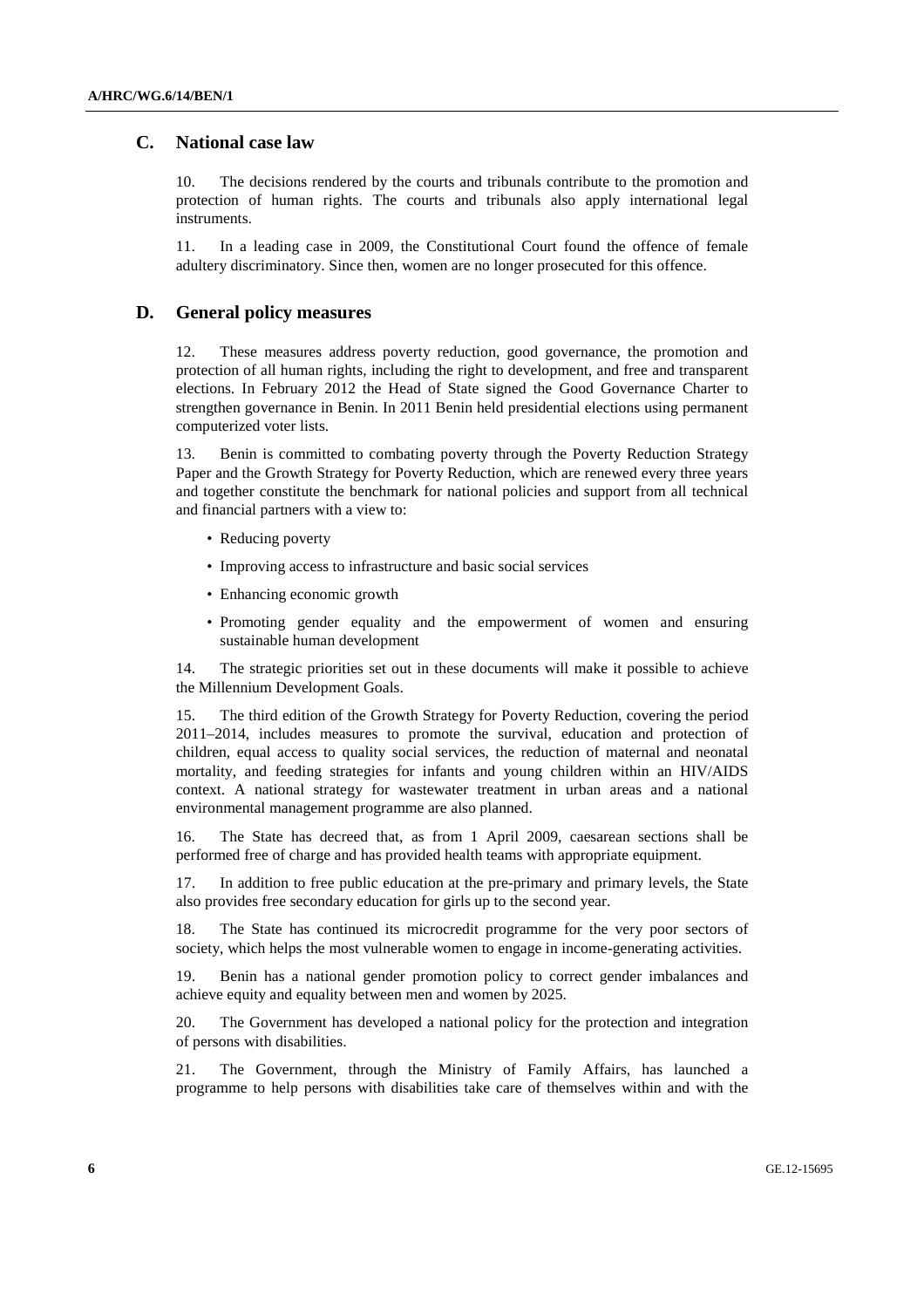help of the community. The Ministry is implementing a national strategy on access to basic social services for persons with disabilities by 2016.

#### **E. Human rights infrastructure**

22. The institutional framework has been strengthened by the establishment of human rights organizations and bodies.

23. Benin has adopted Act No. 2009-22 of 11 August 2009 establishing the Ombudsman, who under article 8 of the Act receives complaints from the public about the operation of the central State authorities, local government and public institutions, and studies the complaints with a view to offering fair solutions. He or she makes suggestions to the Head of State regarding the smooth operation and efficiency of public services, and generally helps improve the rule of law and public administration.

24. Under article 9 of the Act, the Ombudsman may, at the request of the President of the Republic, the Government, or members of any other State institution, participate in any conciliation activity between the Government and social or professional parties. The President of the Republic may also entrust the Ombudsman with particular peace and reconciliation missions at the national, regional or international level.

25. The High Commissioner for Consultative Governance and the High Commissioner for National Solidarity have also been established.

26. The National Council for the Promotion of Gender Equity and Equality, under the responsibility of the Head of State, has been established to strengthen the institutionalization of gender at all levels.

27. The National Institute for the Advancement of Women was established and inaugurated by the Head of State on 9 March 2009.

28. Act No. 89-004 of 12 May 1989 establishing the Benin Human Rights Commission was reviewed and a new bill has been prepared in accordance with the Paris Principles to bring it in line with international standards. The procedure for adopting the bill into law is under way.

### **F. Scope of international obligations**

29. Benin has continued the process of incorporating into its domestic legal order the regional and international human rights treaties to which it is a party.

30. Most of the recommendations made by treaty bodies and the provisions of the following instruments have been incorporated into the draft criminal code and the Code of Criminal Procedure:

- Convention against Torture and Other Cruel, Inhuman or Degrading Treatment or Punishment
- Convention on the Rights of the Child
- Convention on the Elimination of All Forms of Discrimination against Women
- Rome Statute of the International Criminal Court
- United Nations Convention against Corruption
- African Union Convention on Preventing and Combating Corruption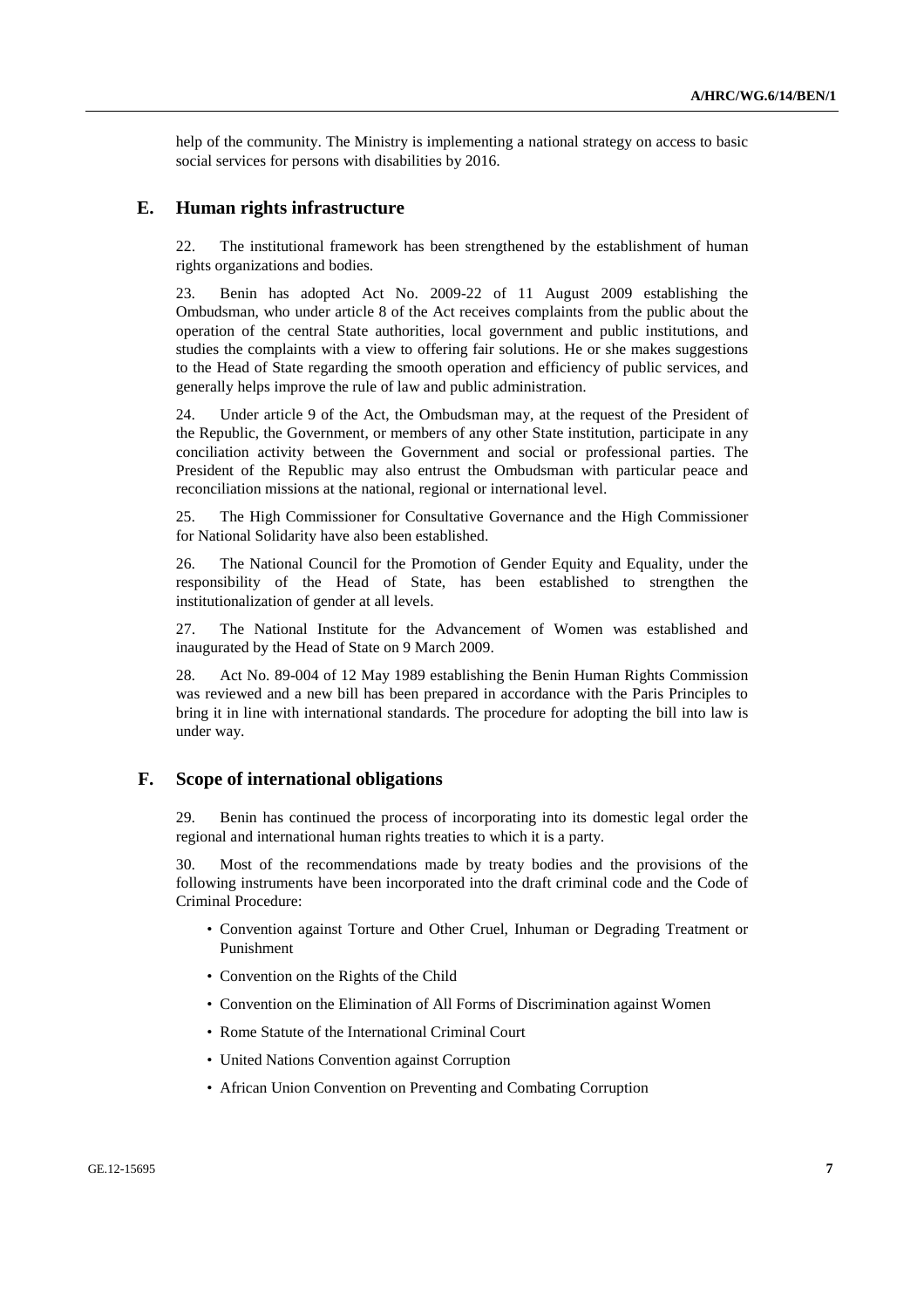31. Benin reports regularly to the treaty bodies on the fulfilment of its obligations. Its third periodic report on the implementation of the Convention on the Elimination of All Forms of Discrimination against Women and its third periodic report on the implementation of the Convention on the Rights of the Child have been submitted and are awaiting presentation.

## **II. Promotion and protection of human rights on the ground: compliance with international obligations**

#### **A. Principle of non-discrimination and equality of all before the law**

32. The Ministry of Family Affairs and other relevant State organizations are working in partnership with NGOs active in this field to publicize the laws implementing this principle, which is enshrined in the Constitution and in the international instruments to which Benin is a party. Efforts to raise awareness of measures to punish discriminatory practices have been stepped up. In 2010 the Constitutional Court found that a Government decree granting salary benefits only to certain permanent State employees was discriminatory.

#### **B. Right to life, liberty, security and physical integrity of the person**

33. Benin has taken steps to abolish the death penalty. The National Assembly adopted Act No. 2011-11 of 25 August 2011 on accession to the Second Optional Protocol to the International Covenant on Civil and Political Rights, aiming at the abolition of the death penalty, and Benin acceded on 5 July 2012. The Protocol will therefore enter into force for Benin on 5 October 2012.

34. The progress made in guaranteeing these rights is reflected in the strengthening of the internal legal framework through the reform of the Criminal Code and the Code of Criminal Procedure and the adoption of specific laws.

### **C. Right to a fair trial**

35. In order to guarantee equal access to justice for all, the new courts established under Act No. 2001-37 of 27 August 2002 on the organization of the judiciary are gradually being set up and are equipped with suitable infrastructure that meets established standards.

36. The court of first instance (class 2) of Abomey-Calavi (Atlantique department) was inaugurated in 2011, and those in Allada (Atlantique), Pobè (Plateau), Savalou (Collines), Djougou (Donga) and Aplahoué (Couffo) in 2012. The State is still hiring and training judicial personnel. A total of 66 judges, 40 court clerks and some 100 officers of justice were hired and trained between 2008 and 2012. Since 2006, two intakes of 1,000 police officers each have been recruited to strengthen the criminal investigation service units throughout the country.

37. The adoption of Act No. 2008-07 of 28 February 2011, on the Code of Civil, Administrative, Commercial, Social, and Accounting Procedure, which entered into force on 1 March 2012, strengthens the national arsenal of legal provisions.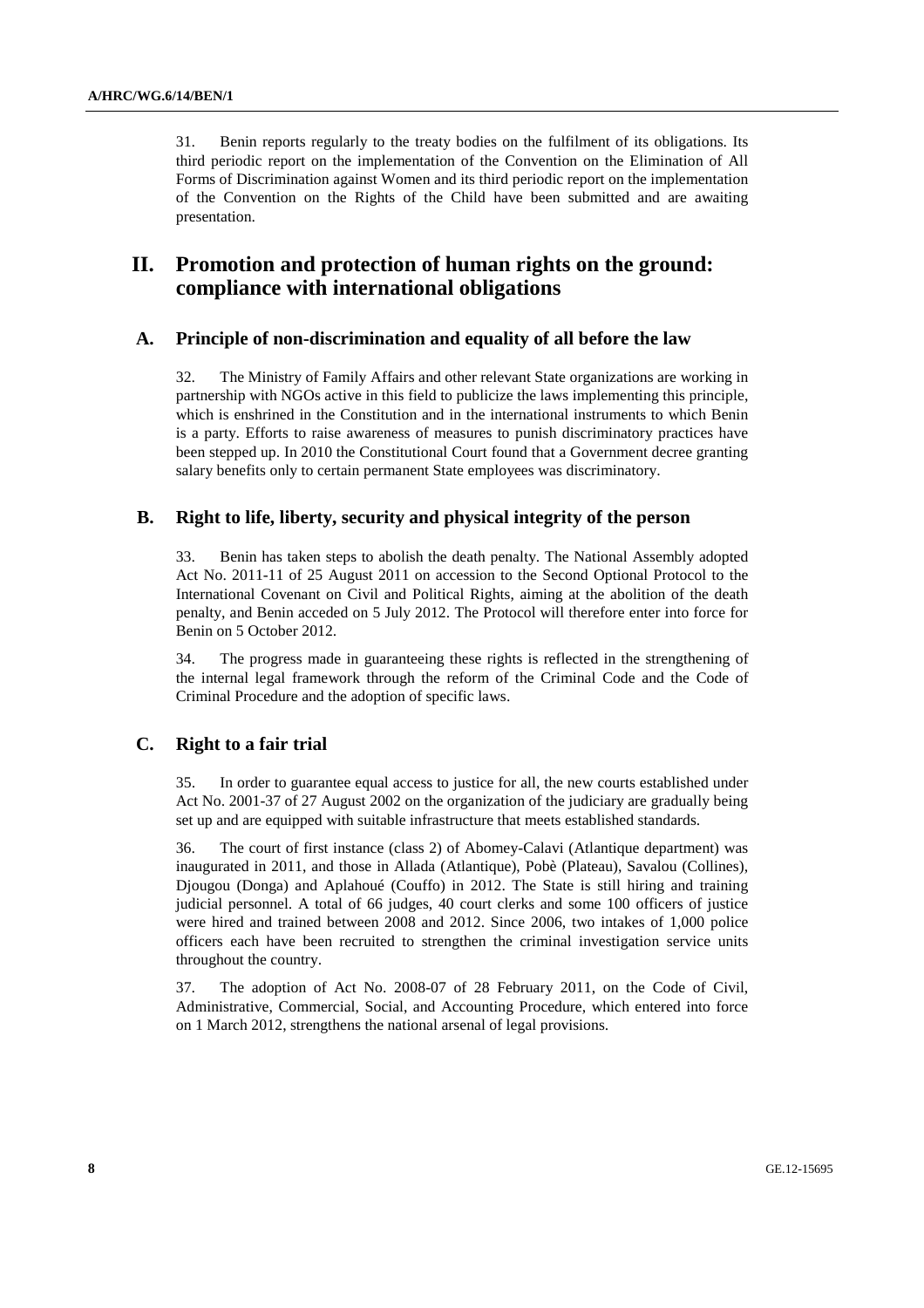### **D. Prohibition of torture and other cruel, inhuman or degrading treatment or punishment**

38. This principle, enshrined in articles 18 and 19 of the Constitution, observed in case law and referred to in the previous report, has been incorporated into the amended draft criminal code and Code of Criminal Procedure.

39. The two codes have been reviewed and corrected in line with the recommendations of the Committee against Torture and the Subcommittee on Prevention of Torture and Other Cruel, Inhuman or Degrading Treatment or Punishment.

40. The codes now define torture in accordance with article 1 of the Convention, classify torture as a separate offence, and include other procedural regulations to guarantee due process.

41. Efforts are under way to establish a national torture prevention mechanism.

42. Measures are being taken and considerable efforts are being made to improve the quality of food for detainees, facilitate their access to drinking water and health care, and bring places of detention into line with international standards.

### **E. Right to freedom of the press, expression and association**

43. In order to encourage freedom of expression and freedom of the press, the State has stepped up its efforts to develop information and communication technologies. A department of information and communication technologies has been established.

44. The Audiovisual and Communication Authority, which is the body that regulates the media, guarantees and ensures the freedom and protection of the press and all the mass media in accordance with the law. It ensures that media workers comply with professional ethics and codes of conduct.

45. Professional media associations also help to uphold ethical values within corporations. The Media Ethics Observatory, for example, is responsible for defending the freedom of the press, protecting the public's right to free, complete, honest and accurate information, and ensuring journalists' safety in the performance of their duties.

### **F. Right to an adequate standard of living**

46. Poverty reduction, the empowerment of women, and access to resources for all are priorities for the Government of Benin. The Government has taken a series of measures to reduce imbalances in public finances and promote access to resources for all.

- 47. These measures include the following:
	- The long-term outlook study "Bénin à l'Horizon 2025" (Association Professionnelle des Systèmes Financiers Décentralisés du Bénin (Alafia)). This vision of Benin emphasizes social well-being and presents Benin in 2025 as "a beacon of good governance, united and at peace, with a prosperous, competitive economy, and a force for culture and well-being".
	- Programming tools: medium-term expenditure framework, programme-budget and the local development plan.
	- The auditing of State organizations, the strengthening of the financial authorities, and the centralization of State resources within the Central Bank of West African States.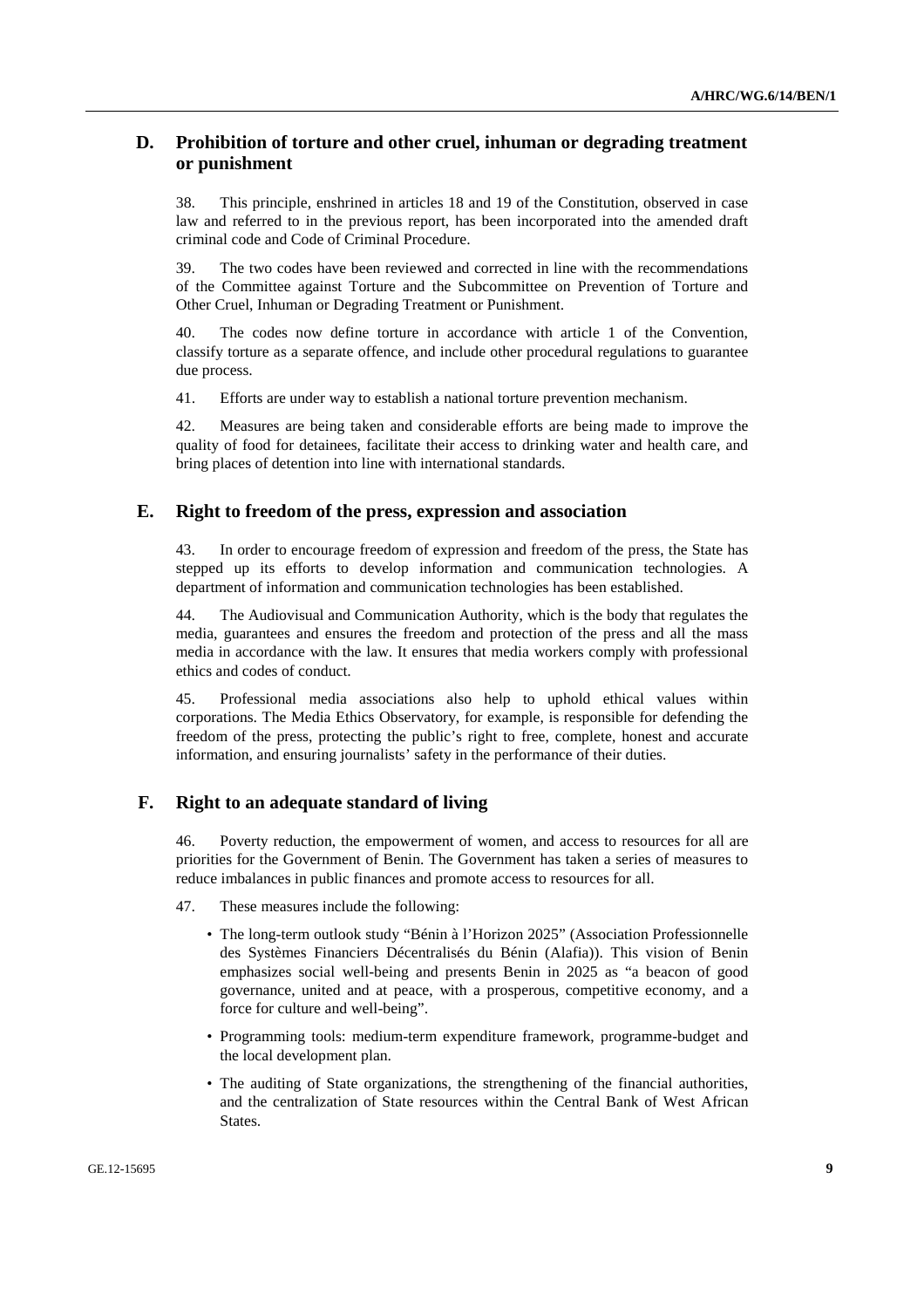48. With a view to achieving shared prosperity, the State continues to build capacity among women through a programme of microcredit for the very poor and support for rural women in the form of agricultural equipment.

49. The Government, through the Ministry of Family Affairs, has provided agricultural equipment to the women of Natitingou, Ouassa-Pehunco, and Kérou in Atacora department, Tchaourou and Kika in Borgou department and Karimama in Alibori department. Women wholesale fish merchants in Sô-Ava and the women of Kpomassè in Atlantique department, and from Sè, Houèyogbé and Bopa in Mono department, have also received support.

#### **G. Right to work, social security and trade union freedoms**

50. The exercise of trade union freedoms is demonstrated by the repeated public sector strikes that have on occasion brought services to a halt, notably in the justice, health, education and finance sectors. The demands are centred on improved living and working conditions.

51. With regard to social security, the Government has established a universal health insurance scheme.

#### **H. Right to education and culture**

52. In order to guarantee education for all by 2015 in accordance with the Millennium Development Goals, in addition to increasing the funds allocated to the education sector, the Government is also gradually implementing free education. Support measures have been put in place to develop free public education at the pre-primary and primary levels. These include increasing the funds allocated to the education sector, building classrooms, building capacity among teachers, and acquiring teaching materials. The contribution of technical and financial partners who have mobilized fast-track funds and ordinary budget funds has made it possible to train approximately 10,000 former community teachers. In 2010, gross enrolment rates stood at 110.58 per cent, with net rates at 90.28 per cent (United Nations Children's Fund (UNICEF), Benin report 2010).

53. At the beginning of the 2010/11 school year, the Government decreed that schooling would be free of charge for girls up to their second year of secondary school. Thanks to support from UNICEF, the Government has strengthened its strategy for early childhood development at the local level by increasing the number of childcare facilities from 209 in 2009 to 266 in 2010. An alternative education option for unenrolled children or children who have dropped out of school has been developed to benefit 700,000 boys and girls. In 2009, in an effort to encourage vulnerable girls with a primary education certificate to move on to secondary school, 341 girls from 8 municipalities with low enrolment rates received psychosocial support, school supplies, and tuition or other mandatory fees (UNICEF, annual report 2010, Benin).

54. The Government, through the Ministry of Culture, is working to promote literacy among the population, especially among rural women.

#### **I. Right to health**

- 55. The State is intensifying its efforts to promote access to health care for all through:
	- The Expanded Programme of Immunization and Primary Health Care, and promotion of family health and reproductive health. Thanks to this programme, no cases of wild polio virus have been recorded since April 2009, and the elimination of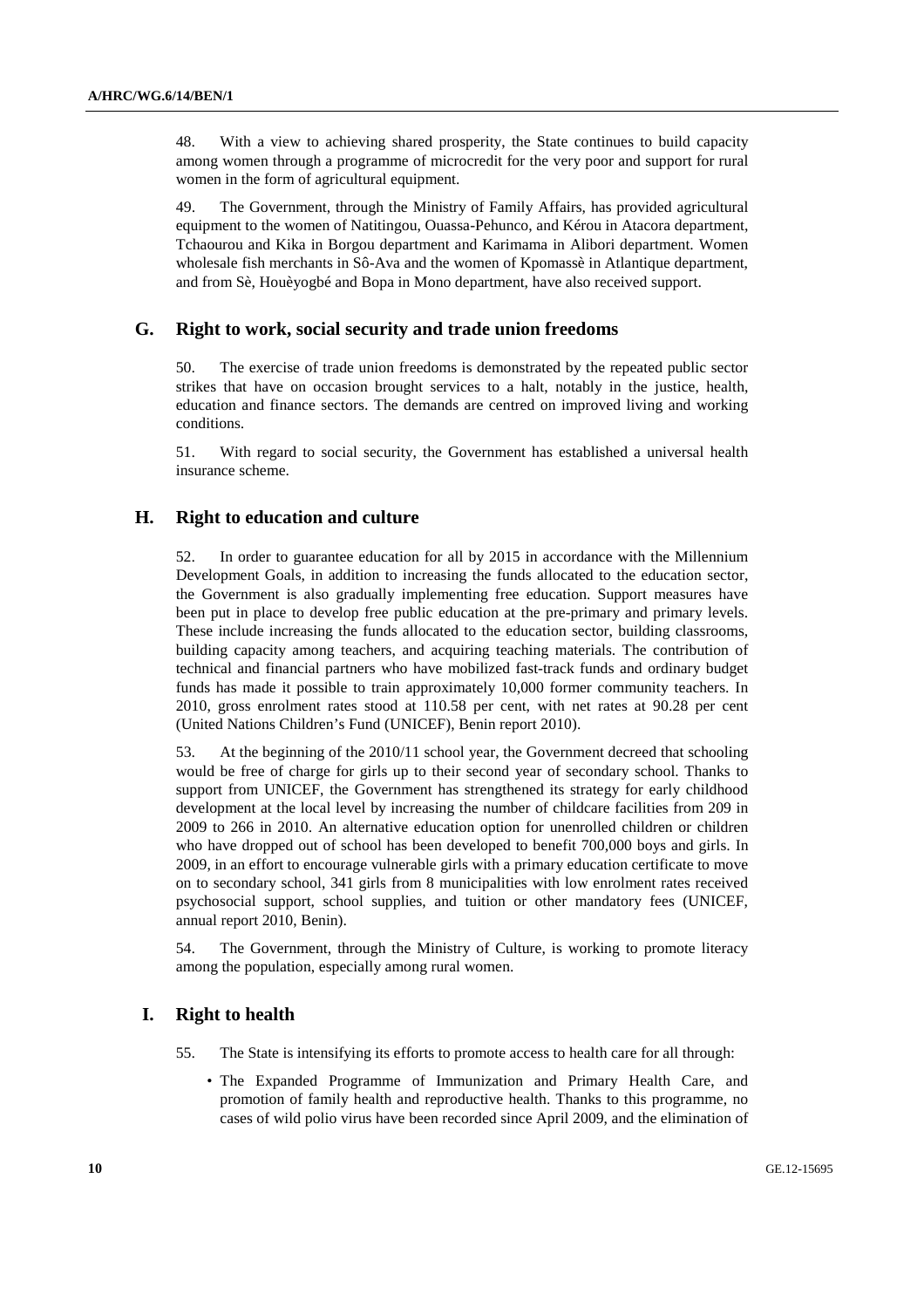maternal tetanus has been confirmed. Immunization coverage has reached the following rates: DTP3 (diphtheria, tetanus, polio [dose 3]), 97 per cent; measles, 91 per cent. During national immunization days, 3,078,242 children under 5 years of age have been vaccinated against polio (101 per cent); 2,879,631 children 6 months to 5 years of age have received two doses of vitamin A (97 per cent), and 2,388,159 children 12 to 59 months of age have had two parasite treatments (97 per cent) (UNICEF, annual report 2010, Benin).

- The comprehensive management of childhood illnesses and monitoring of children's nutrition, which has made it possible for more than 647,356 children to access health care; and the recovery of more than 2,500 children from severe acute malnutrition.
- Health care for the poor and destitute paid for by the Health Fund for the Destitute, which provides 1 billion per year.
- Budget allocations for the Millennium Development Goals in the area of health have increased. The budget of 7.773 billion to fight malaria was increased to 9.49 billion in 2011 and will be further increased to 14.475 billion in 2015. The budget for maternal health increased from 5.242 billion in 2007 to 6.867 billion in 2011 (8.298 billion in 2015). The budget for child health increased from 20.759 billion in 2007 to 39.462 billion in 2011 (63.551 billion in 2015).

56. Caesarean sections are performed free of charge as of 1 April 2009. In addition, efforts to fight malaria include free treatment for pregnant women and children up to 5 years of age and the free distribution of insecticidal mosquito nets to households.

#### **J. Right to housing and a healthy environment**

57. The Government continues to implement the measures adopted in this area. The national land policy has led to the development of a rural land plan for the whole country thanks to the Millennium Challenge Account. Water infrastructure has also been developed. As part of the national environmental management programme, the Government has developed a national strategy for the management of wastewater in urban areas. A programme is under way to build 10,000 social housing units.

### **K. Rights of women and children, and protection for families, the elderly and persons with disabilities**

58. The authorities of Benin are intensifying their awareness-raising activities to properly familiarize people with the laws adopted in these areas.

59. The Government, through the Ministry of Family Affairs, has translated and publicized the Personal and Family Code and other laws promoting the rights of women and children.

60. Through the Ministry of Justice and Human Rights, it has also identified and trained human rights facilitators in some secondary schools and in all municipalities of Alibori and Donga departments. For several years these facilitators have organized awareness-raising activities for human rights clubs in secondary schools and for community contact points in towns. There are plans to extend this activity to other departments and other target groups.

61. Also through the Ministry of Justice and Human Rights, the Government has trained members of the judiciary throughout the country in procedures for supporting victims and survivors of gender-based violence. With regard to juvenile justice, the effective implementation of alternatives to prosecution and imprisonment of minors in conflict with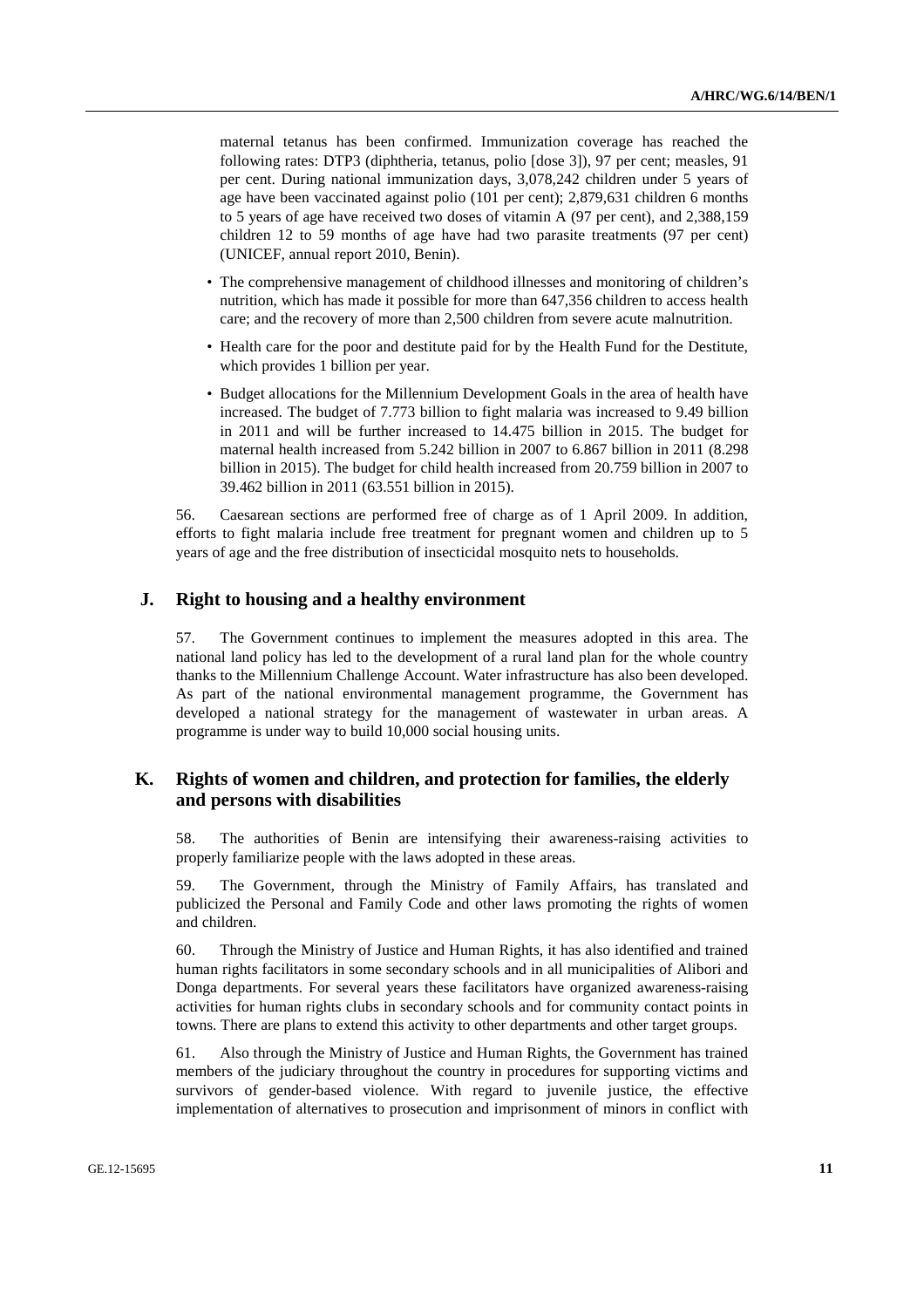the law showed convincing results in 2010, with 275 children, including 7 girls, in detention that year, compared with 362 in 2009. Nine juvenile judges were appointed and received training with the support of UNICEF.

62. On 8 March 2012 the President of the Republic officially launched the dissemination throughout the country of Act No. 2011-26 of 9 January 2012 on the prevention and punishment of violence against women.

63. In the framework of cooperation with human rights mechanisms, Benin has addressed the concerns of the following mandate holders:

- The Special Rapporteur on the independence of judges and lawyers (January 2012)
- The Special Rapporteur on trafficking in persons, especially in women and children (January 2012)
- The working group on discrimination against women of the Office of the United Nations High Commissioner for Human Rights (February 2012)
- The Special Rapporteur on the right to food (2009)

64. Benin also received visits from the Subcommittee on Prevention of Torture and Other Cruel, Inhuman or Degrading Treatment or Punishment in May 2008, and from the African Commission on Human and Peoples' Rights Special Rapporteur on Prisons and Conditions of Detention in 2009. It has implemented most of the recommendations made, especially those on providing access to safe drinking water and improving the food rations for detainees.

### **III. Follow-up on the previous review**

### **A. Cooperation with special procedures of the Council (recommendations 1 and 20)**

65. Benin has cooperated with the mandate holders of the Council referred to in paragraph 59 above. Steps are being taken to formally invite the Special Rapporteur on the sale of children, child prostitution and child pornography to visit the country.

#### **B. Human rights infrastructure (recommendation 2)**

66. The Beninese authorities have reviewed the law governing the Benin Human Rights Commission to bring it in line with the Paris Principles. They also provide support, in the form of equipment and expertise, to human rights bodies and NGOs. Steps are being taken to provide them with financial support.

67. The National Commission on the Rights of the Child benefits from capacitybuilding from the State and technical and financial partners.

### **C. Promotion and protection of the rights of women (recommendations 3, 4, 5, 18 and 21)**

68. The follow-up to the review was organized through the National Advisory Council for Human Rights and the National Committee on the Implementation of International Instruments, with input from all regardless of sex.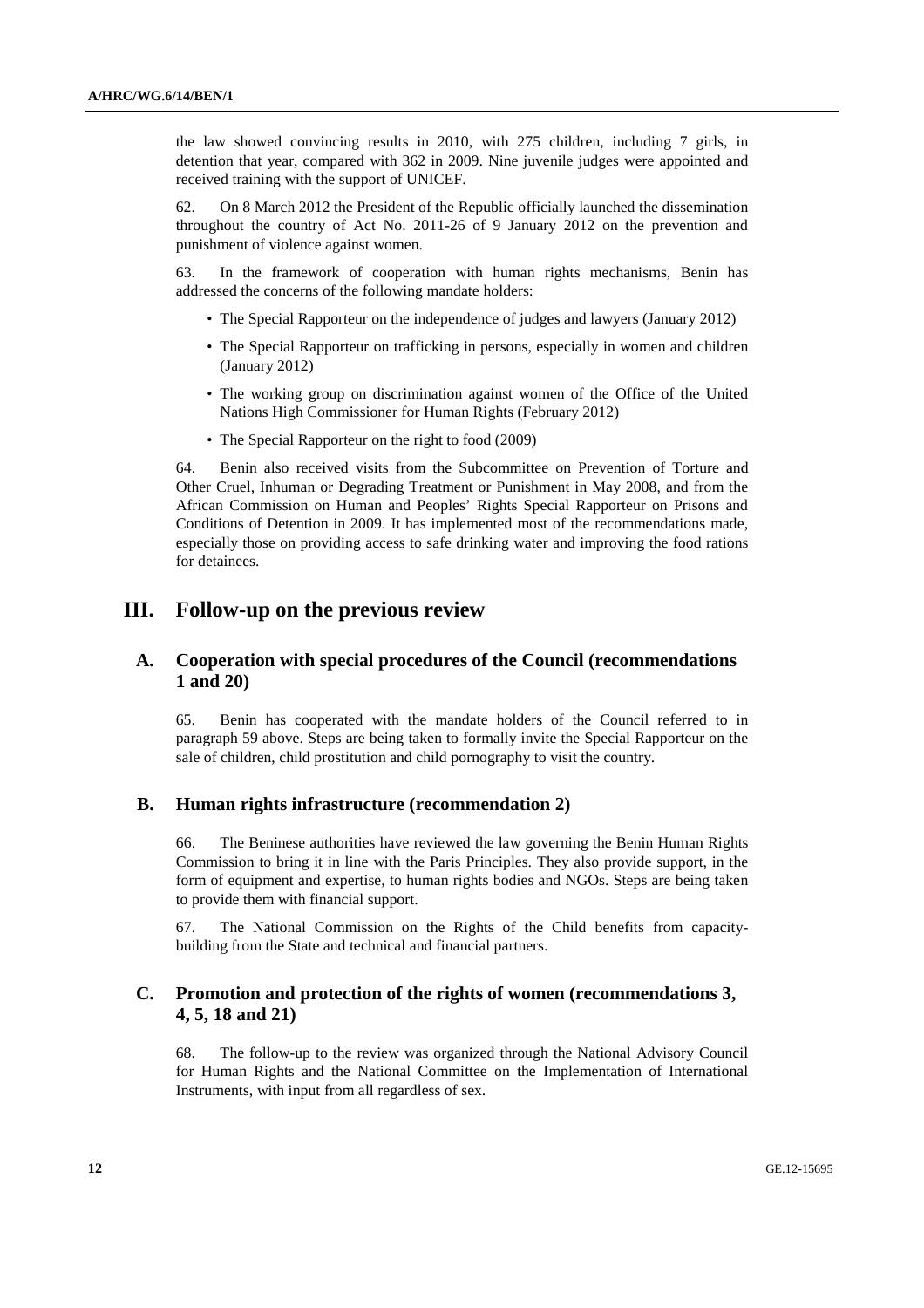69. In partnership with national NGOs and with the support of technical and financial partners, the Government has implemented programmes and projects to combat forced marriage, inform and raise awareness of female genital mutilation, and publicize the laws on female genital mutilation, trafficking in children, sexual harassment and victim protection, as well as the Personal and Family Code and other relevant legislation.

Benin has adopted Act No. 2011-26 of 9 January 2012 on the prevention and punishment of violence against women. The Head of State launched the official dissemination of the Act on 8 March 2012.

71. In order to strengthen the actions of the Ministry of Family Affairs on the ground, the Ministry of Justice, through its Human Rights Directorate, periodically trains community contact points and school human rights clubs on the implementation of national and international legal instruments, as they are instrumental in raising awareness among students and the general population about harmful traditional practices.

#### **D. Protection of the rights of the child (recommendations 11 and 19)**

72. In cooperation with the relevant NGOs, the Government is intensifying its awareness-raising efforts. With regard to the particular case of so-called "witch children" from the north of Benin, steps are being taken to develop new strategies to eradicate the problem. A national forum on ritual infanticide in Benin was held in Parakou from 28 to 29 March 2012 under the sponsorship of the Ombudsman. Organized by Franciscains Bénin in partnership with UNICEF, the forum revealed that the practice is in decline though pockets of resistance remain. However, a dearth of statistics makes it impossible to measure the impact of the actions taken. In addition, representatives of State bodies, NGOs, local elected officials, and traditional and religious leaders have been included in discussions on new strategies that could be developed to eradicate the killing of "witch children" in the north of Benin, such as mechanisms to raise awareness and promote dialogue and behavioural change, efforts to persuade the main stakeholders to get involved, prevention and punishment through court action, and the active involvement of keepers of tradition and executioners.

73. The decrees implementing the child-trafficking laws have been adopted and are now being applied. Mechanisms to prevent trafficking have been strengthened, and 5,430 children, 80 per cent of whom were girls, received physical protection and psychological support in 2010.

#### **E. Abolition of the death penalty (recommendations 7 and 8)**

74. On 25 August 2011, Benin adopted Act No. 2011-11 on accession to the Second Optional Protocol to the International Covenant on Civil and Political Rights, aiming at the abolition of the death penalty. On 5 July 2012 Benin acceded to the Optional Protocol, and it will enter into force for Benin on 5 October 2012.

### **F. Prevention and prohibition of torture (recommendations 9, 10 and 12– 17)**

75. The legal framework for the national preventive mechanism has been established. A bill to establish a national observatory for the prevention of torture in Benin has been drafted as recommended by the Committee against Torture and in line with the observations made by the Subcommittee on Prevention of Torture and Other Cruel, Inhuman or Degrading Treatment or Punishment. The process to establish this mechanism is under way.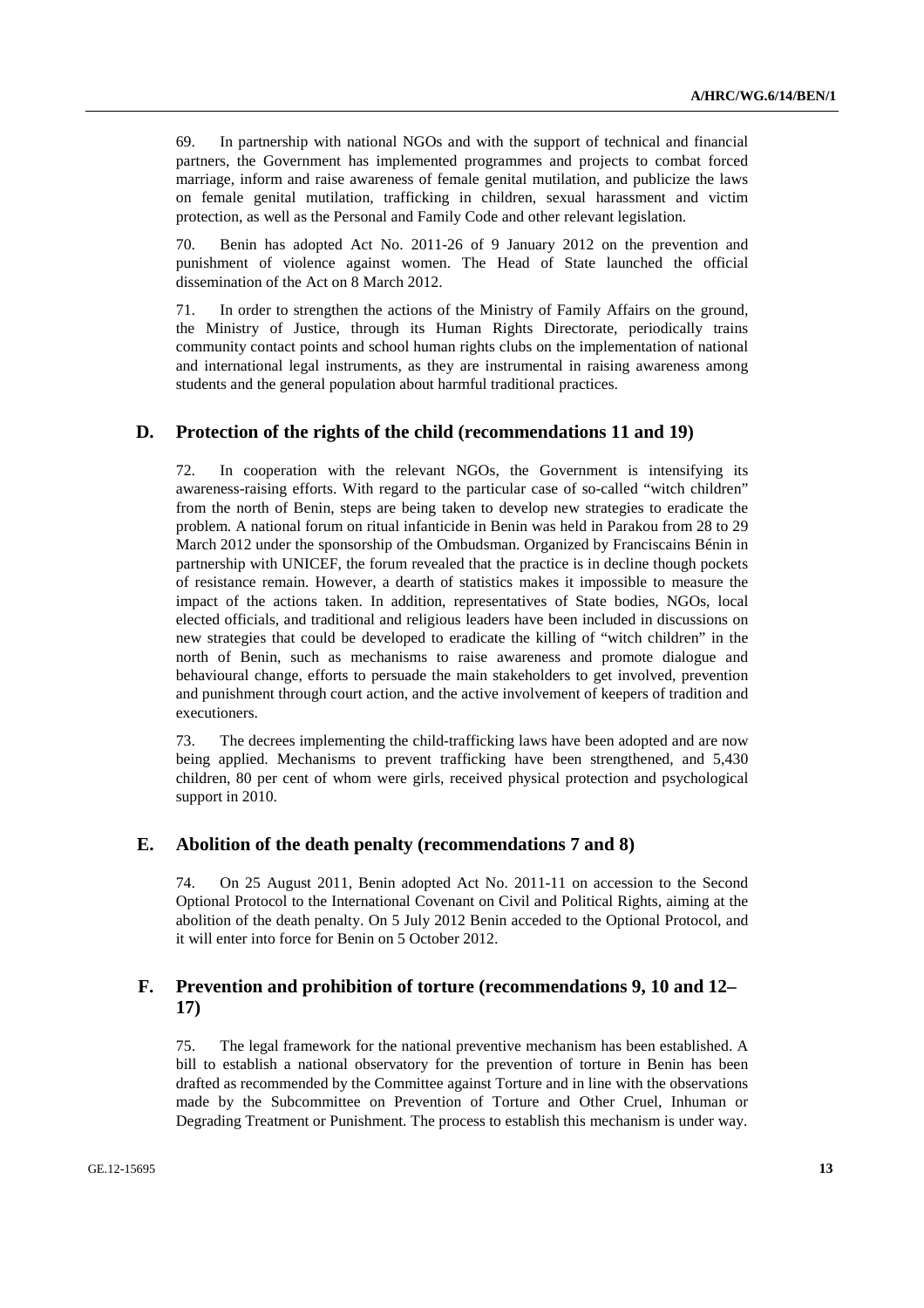76. In October 2010 the National Assembly Law Commission held a seminar for stakeholders from the judicial system (judges, lawyers) and officials of the Legislation Directorate and the Human Rights Directorate of the Ministry of Justice, with a view to bringing the draft criminal code and draft code of criminal procedure currently before parliament into line with international standards. The Code of Criminal Procedure has just been adopted. Most of the recommendations made by treaty bodies have been incorporated into this reform.

77. Articles 18 and 19 of the Constitution, prohibiting the use of torture in any proceedings and absolving all individuals and citizens of the duty to obey an order if it constitutes a serious and manifest infringement of human rights and civil liberties, are reinforced by national laws.

78. Perpetrators of acts of torture or other ill-treatment proven to have been inflicted during a judicial investigation are automatically prosecuted and subjected to criminal and disciplinary sanctions. The indictments chambers of appeals courts hand down punishments ranging from a warning to a summary discharge from the criminal investigation service. The Constitutional Court frequently finds police officers and members of the gendarmerie guilty of acts of torture and cruel, inhuman and degrading treatment, as in decisions DCC 12-095, DCC 12-112 of 10 May 2012, and DCC 12-115 of 22 May 2012.

79. Regular visits by the appropriate mechanisms to places of detention and police custody, and awareness-raising activities during capacity-building for officers of the criminal investigation service, help to prevent abuses of police custody.

80. Starting from 1 January 2010, prisoners are served two hot meals per day.

81. In addition, the Ombudsman has visited places of detention in Benin in order to see for himself the conditions of detention and make recommendations to the competent authorities.

82. In follow-up to the Ombudsman's 2011 annual report, the Head of State visited the civilian prison of Cotonou, the largest in Benin in terms of population, to see first-hand the shortcomings identified. Following that visit, appropriate instructions were issued to improve prisoners' access to drinking water, electricity and health care. Other measures are being taken to make places of detention more humane and more in line with international standards.

83. With the building of new courts, it becomes necessary to build new prisons too, in line with international standards, to bring prisoners closer to the courts.

### **G. Right to education (recommendations 22, 24 and 25)**

84. State bodies are pursuing awareness-raising activities in cooperation with education NGOs and with the support of technical partners. The UNICEF programme, "Every girl in school" and the "Girls for girls" programme have helped to achieve better results.

85. At the beginning of the 2010/11 school year, the Government decreed that public secondary education up to the second year of secondary school would be free of charge for girls. Arrangements are being made to expand this measure to cover all grades.

#### **H. Access to justice (recommendation 23)**

86. Benin has reformed its judicial system by adopting Act No. 2001-37 of 27 August 2002 on the organization of the judiciary.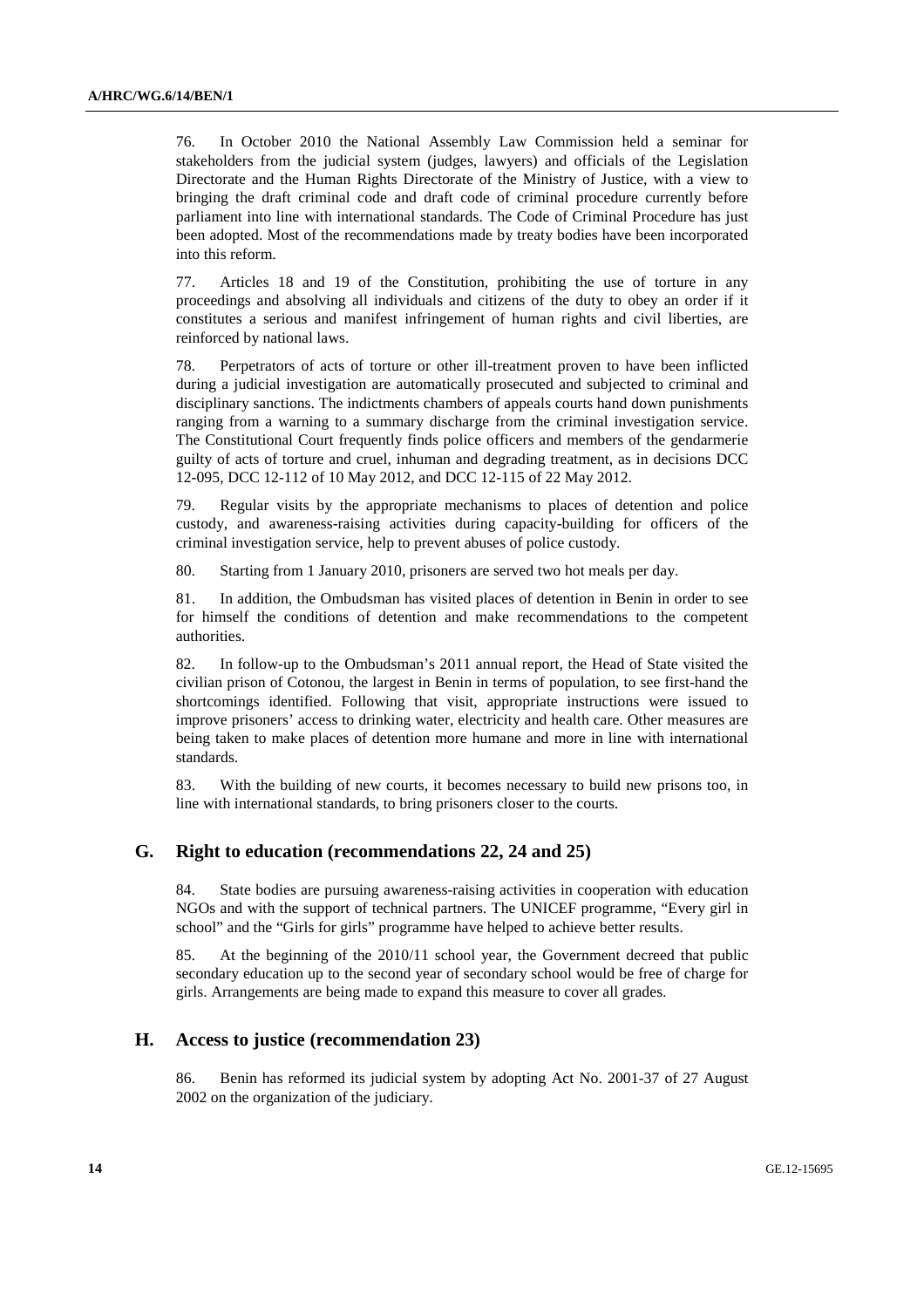87. The Act established 2 new appeals courts which are already operational and 20 new courts of first instance which are gradually being established.

#### **I. Adequate standard of living (recommendations 26–30)**

88. The Government has continued its microcredit programme for the very poor, which helps to empower the beneficiaries. Total loans granted have increased from 30,000 CFA francs to 50,000 CFA francs.

89. Benin also has a national gender promotion policy that aims to achieve equity and equality between men and women by 2025. In order to achieve this objective, four policy orientations have been identified:

- Establish measures to achieve equality between men and women in access to education, literacy and decision-making bodies
- Strengthen the institutionalization of gender at all levels and the effective implementation of national and international legal instruments
- Ensure the empowerment of women and better mainstreaming of the gender perspective in communal development programmes
- Reduce financial poverty among women and ensure their access to and equitable control of resources

### **J. Rights of vulnerable persons and persons with disabilities (recommendations 31 and 32)**

90. Efforts are still being made to improve legal protection for vulnerable persons.

91. In 2011 Benin adopted the Act on ratification of the Convention on the Rights of Persons with Disabilities and its Optional Protocol. The ratification procedure is in progress. Access to buildings for persons with disabilities is gradually being ensured. Recently-built courts have special entrances to facilitate access for persons with physical disabilities.

### **K. Human rights, sexual orientation and gender identity (recommendation 6)**

92. Benin has not accepted this recommendation.

### **L. International cooperation and technical assistance (recommendations 33 and 34)**

93. Benin has signed cooperation agreements with various partners to implement poverty-reduction strategies. In December 2011, Benin applied for funding through the Special Fund provided for under article 26 of the Optional Protocol to the Convention against Torture and Other Cruel, Inhuman or Degrading Treatment or Punishment in order to implement certain recommendations made by the Subcommittee on Prevention of Torture and Other Cruel, Inhuman or Degrading Treatment or Punishment.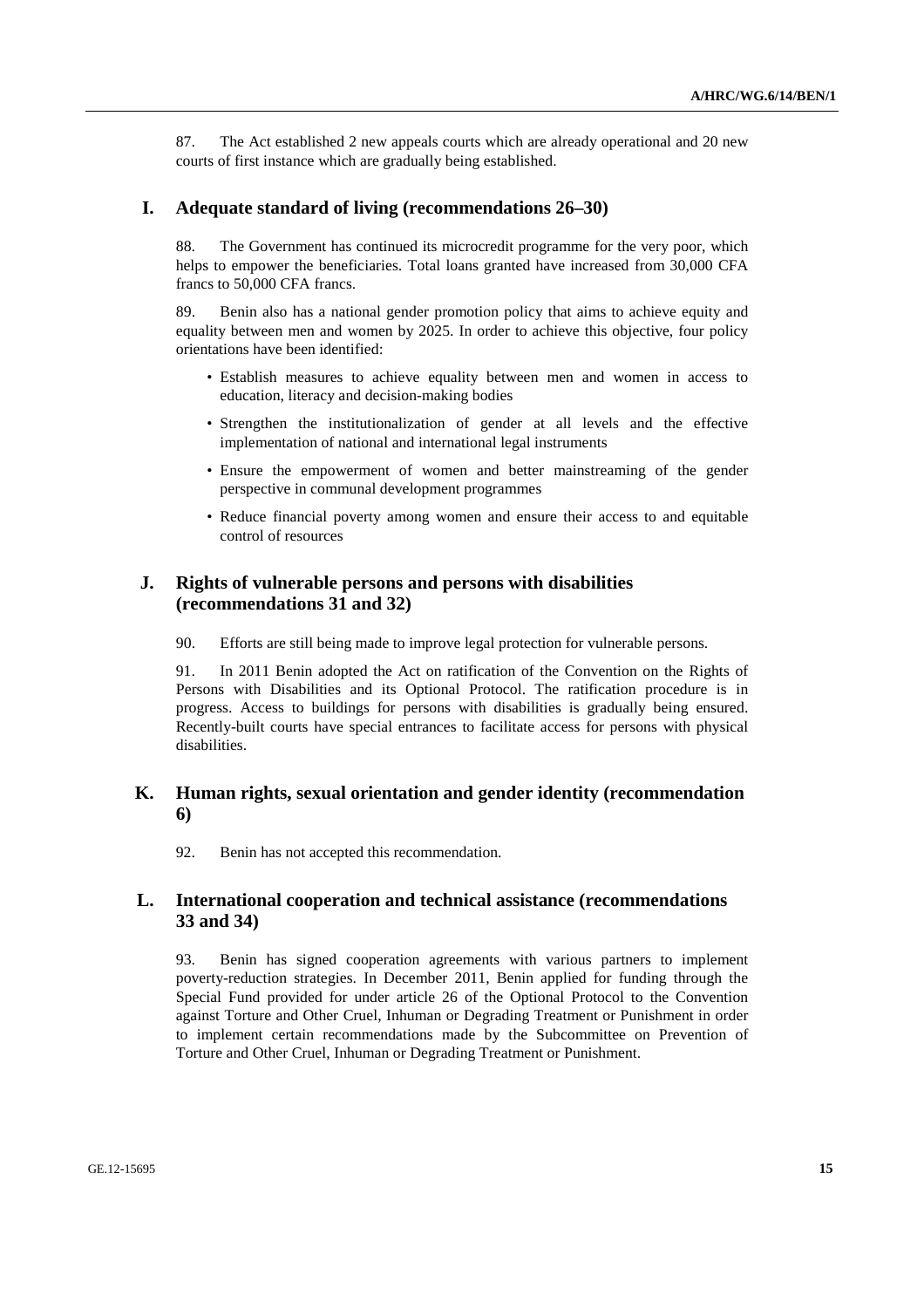## **IV. Progress in and obstacles to the implementation of recommendations and the development of the human rights situation in Benin**

#### **A. Progress and best practices**

94. Since the previous review, Benin has made efforts to strengthen the legal and institutional framework for the promotion and protection of human rights.

95. The State has continued incorporating into its domestic legal order the international legal instruments to which it is a party. Procedures are under way to ratify other human rights treaties.

96. Best practices worth noting include familiarization of citizens with legislation and raising awareness about eradicating harmful traditional practices that infringe the rights of women and children.

97. In the area of good governance, the fight against corruption, or illicit enrichment, which was boosted by the law passed in 2011 to punish such practices, constitutes a significant step forward. All members of the Government have been involved in disseminating this law throughout the country. Provision is being made to appoint the members of the National Authority to Combat Corruption.

98. Other areas where the Government has made progress are gender equality and equity, the promotion and empowerment of women, especially in rural areas, access to health care, and the gradual introduction of free education.

### **B. Difficulties in implementing recommendations**

99. Budget constraints are hindering the effective implementation of certain recommendations.

100. Illiteracy and a lack of information, especially in rural areas, are not conducive to a proper understanding of human rights standards by all citizens. Gender-based violence also poses obstacles to the exercise of human rights.

## **V. Measures taken and challenges to overcome to improve the human rights situation on the ground**

#### **A. Measures adopted by the Government**

101. In order to promote access to health care, the Government, through the Ministry of Health, launched the insecticide-treated mosquito nets campaign, the universal health insurance scheme, and free malaria treatment for mothers and children up to 5 years of age.

102. In an effort to improve performance in the health sector, on 13 March 2012 the Ministry of Health launched a programme to upgrade the national health system. This involves disseminating and publicizing two books in French, Fon and Bariba: "Guide to Standards and Best Practices" for health-care professionals and "Patient's Guide" for patients.

103. In an effort to increase the empowerment of women, the Government has allocated more funds to the microcredit programme for the very poor.